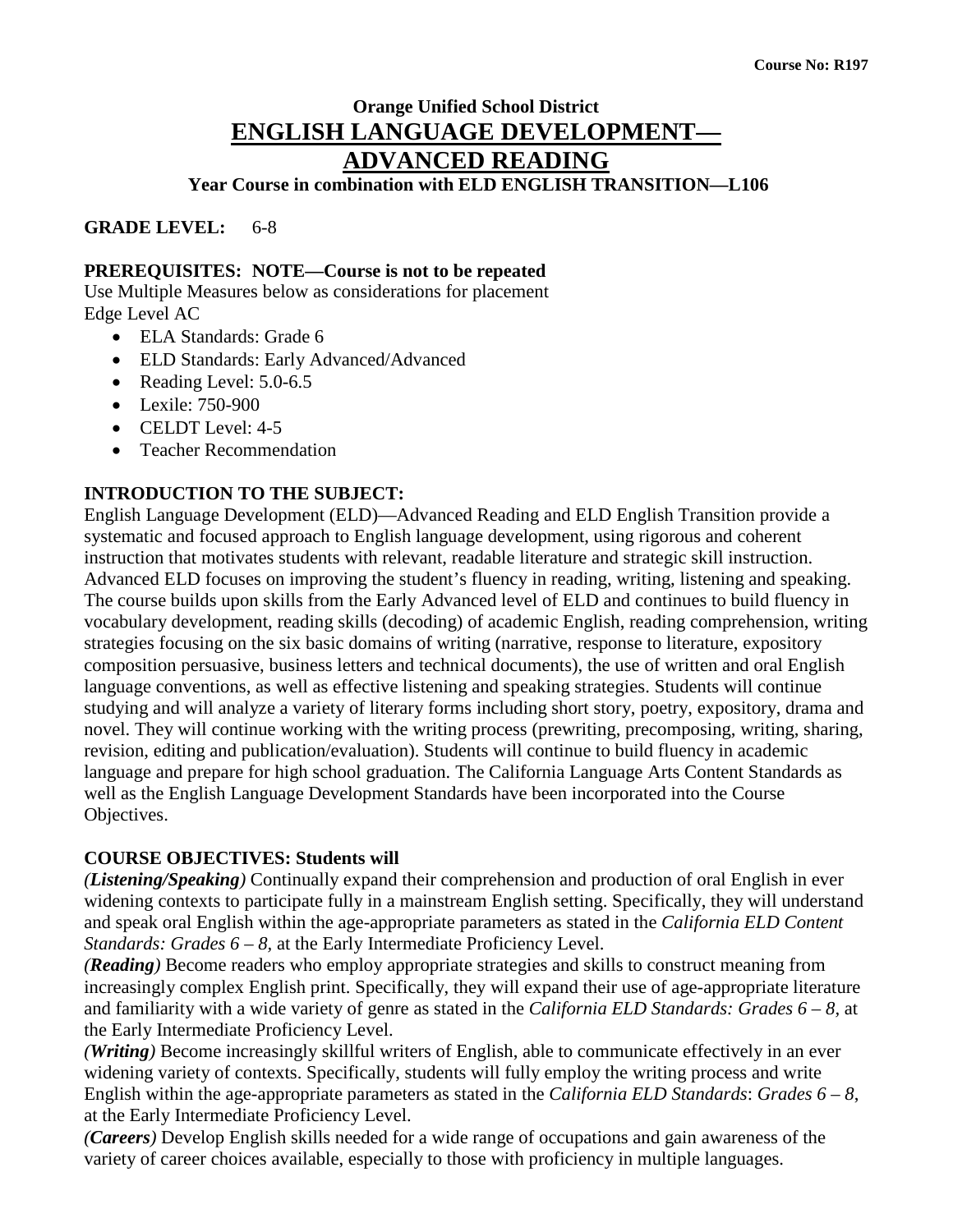**RECOMMENDED TEXT:** Moore, D., Short, D., Smith, M., Tatum, A. 2009. *Inside: Language, Literacy & Content, Level E.* Monterey, CA: National Geographic School Publishing.

## **Support materials:**

Teachers

- Teacher's Editions (2 volumes) with Language & Fluency CDs
- Practice Book TE
- Writer's Workout TE
- Grammar & Language Transparencies
- Writing Transparencies
- Inside Phonics
- Assessment Handbook
- Teacher Website (insideng.com with key code 467433) *Teachers must use school email* Online lesson plans, TEs for Inside Library, Video Clips and Coaching Resources

#### Students

- Student Book: Reading and Language
- Practice Book
- Student Book: Writing
- Student Website (insideng.com)

#### Library Books

- o *…And the Earth Did Not Devour Him*
- o *Alia's Mission*
- o *Amazing Animals*
- o *Dr. Jenner and the Speckled Monster*
- o *Ecosystems*
- o *Esperanza Rising*
- o *Facing the Lion*
- o *Fight for Freedom*
- o *Finding Miracles*
- o *Greek Civilization*
- o *I Will Plant You a Lilac Tree*
- o *Jane Eyre*
- o *Left Behind*
- o *Making Healthy Choices*
- o *Miracle's Boys*
- o *Navajo Code Talkers*
- o *Out of the War*
- o *Plant Power*
- o *Romiette and Julio*
- o *Speak*
- o *Spike Lee*
- o *Stuck in Neutral*
- **Surviving Hitler**
- o *The Bronx Masquerade*
- o *The Code*
- o *The Emancipation Proclamation*
- o *The Forbidden Schoolhouse*
- **The House of Dies Drear**
- o *The Other Side of the Sky*
- o *The Outsiders*
- o *The Summer of the Swans*
- o *The West Today*

## Supplemental Materials

*The following suggestions are based on materials approved by OUSD. Specific resources are limited to availability at each school site and teachers' preferences*.

- Grammar:
	- *Grammar in Context English Yes!*

Vocabulary:

• *Test-Prep Vocabulary Basic Vocabulary Builder*

Spelling:

- Spell It Out
- Greek/Latin Root Words:
	- *English From The Roots*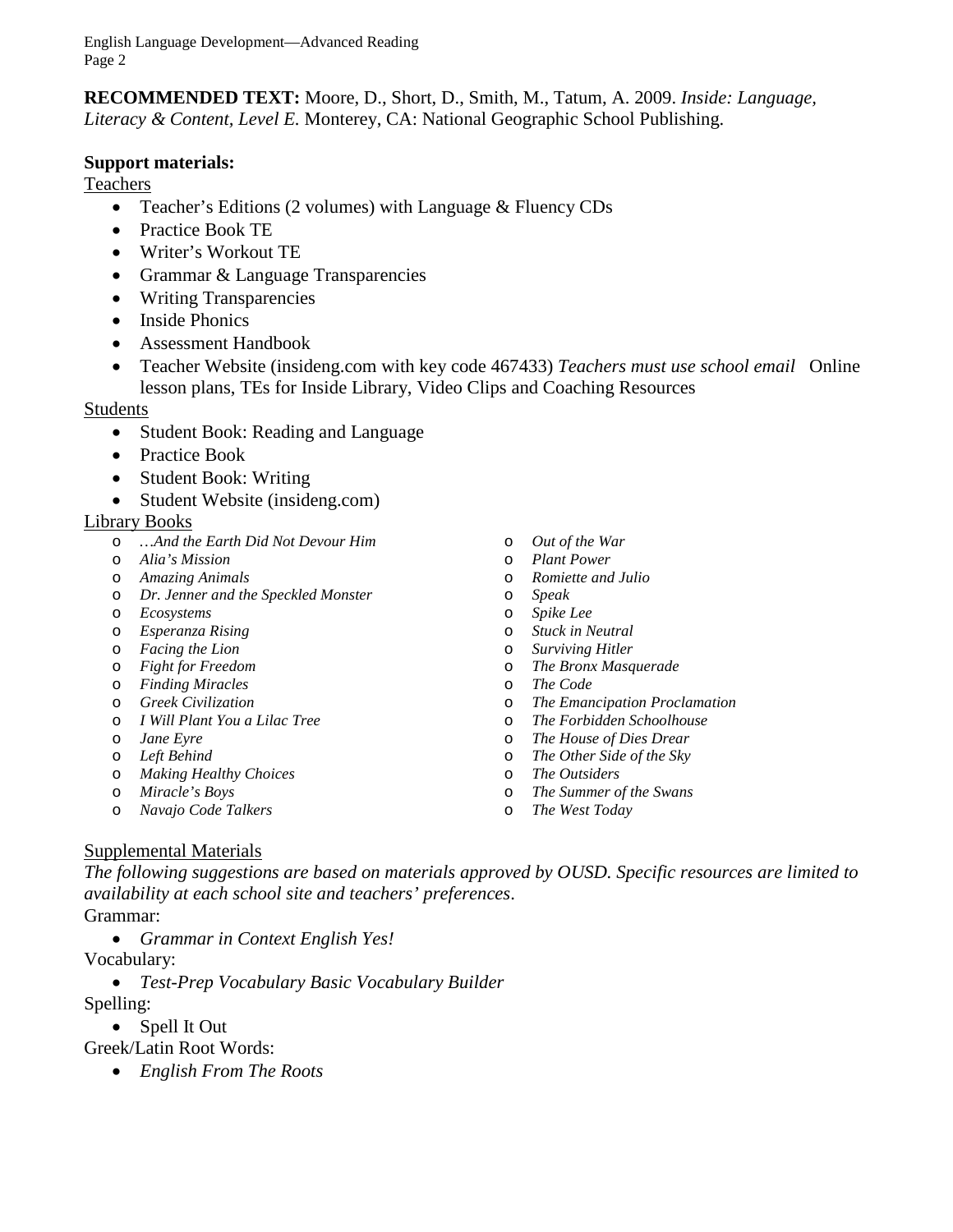# **COURSE OVERVIEW AND APPROXIMATE UNIT TIME ALLOTMENTS:**

## **FIRST TRIMESTER**

| Pacing     | <b>Instructional Unit</b>                             | <b>ELD Essential Standards</b><br><b>Connection to ELA Standards can be found in West Ed</b> | Required                                       |
|------------|-------------------------------------------------------|----------------------------------------------------------------------------------------------|------------------------------------------------|
|            |                                                       | <b>Document</b>                                                                              | <b>Assessments</b>                             |
|            | CELDT Preparation and                                 | CELDT-all four domains                                                                       | <b>CELDT</b>                                   |
| 6<br>weeks | <b>Unit 1: Decision Point</b><br>GQ: How do decisions | <b>LANGUAGE</b><br>Language Functions:                                                       | <b>Placement Test</b><br>(District             |
|            | affect your identity?                                 | • Selection 1- Ask and Answer Questions                                                      | <b>Requirement with</b>                        |
|            |                                                       | • Selection 2- Give information                                                              | Data Director if                               |
|            | Unit Launch                                           | Selection 3- Express Ideas and Opinions                                                      | student is new to                              |
|            | • Point of View in                                    | Grammar:                                                                                     | curriculum)                                    |
|            | Narrative Writing<br>• Use academic                   | • Selection 1-Use Complete Sentences                                                         | GQ Project: Connect                            |
|            | vocabulary                                            | Selection 2-Nouns                                                                            | Across the                                     |
|            |                                                       | Selection 3-Action Verbs<br>$\bullet$                                                        | Curriculum-Design a                            |
|            | Selection 1                                           | Listening and Speaking:<br>Selection 2 – Tell a Story                                        | Home                                           |
|            | • American Names                                      | <b>READING</b>                                                                               |                                                |
|            | (Narrative)                                           | Focus on Genre & Literary Analysis:                                                          | Selection Tests and/or                         |
|            | • Saying Yes (Poem)                                   | • Selection 1: Point of View, Realistic Fiction, Poem                                        | Teacher generated                              |
|            |                                                       | Selection 2: First Person Narration, Autobiography, Profile                                  | tests/quizzes                                  |
|            | Selection 2                                           | Selection 3: Character, Short Fiction                                                        | <b>Unit 1 Test (District</b>                   |
|            | A Lion Hunt                                           | Vocabulary:                                                                                  | <b>Requirement with</b>                        |
|            | (Autobiography)<br>• From Kenya to                    | • Selection 1, 2, 3-Use Word Parts, Use Key Vocabulary and                                   | Data Director)                                 |
|            | America and Back                                      | Use Academic Vocabulary                                                                      |                                                |
|            | Again (Profile)                                       | Reading Strategies:                                                                          | Teacher                                        |
|            |                                                       | • Selection $1, 3$ – Plan your Reading, Preview and Predict                                  | Observation/Student                            |
|            | Selection 3                                           | • Selection 2 – Plan your Reading, Preview and Set a Purpose<br>Reading Fluency:             | Participation                                  |
|            | • From The House on                                   | • Selection 1-Intonation                                                                     | Reading Fluency<br>(timed and/or untimed)      |
|            | Mango Street (Short                                   | • Selection 2-Expression                                                                     |                                                |
|            | Fiction)                                              | • Selection 3-Phrasing                                                                       |                                                |
|            |                                                       | <b>WRITING</b>                                                                               |                                                |
|            |                                                       | Writing Strategies & Applications:                                                           |                                                |
|            |                                                       | • Selection 1-Paragraph Structure                                                            |                                                |
|            |                                                       | • Selection 2, 3 -Personal Narrative                                                         |                                                |
|            | <b>Unit 2: Stand or Fall</b>                          | <b>LANGUAGE</b>                                                                              | GQ Project: Connect                            |
| 5          | <b>GQ: What happens</b>                               | Language Functions:                                                                          | Across the                                     |
| weeks      | when people come<br>face-to-face with a               | • Selection 1-Define and Explain<br>• Selection 2-Retell a Story                             | Curriculum-Deliver a<br>Narrative Presentation |
|            | rival?                                                | Selection 3-Engage in Conversation<br>$\bullet$                                              |                                                |
|            |                                                       | Grammar:                                                                                     | Selection Tests and/or                         |
|            | Unit Launch                                           | Selection 1, 3- Pronouns<br>$\bullet$                                                        | Teacher generated                              |
|            | <b>Elements</b> of Fiction                            | • Selection 2 - Verbs                                                                        | tests/quizzes                                  |
|            | Focus on Vocabulary                                   | Listening and Speaking:                                                                      |                                                |
|            |                                                       | • Selection 3-Give a Narrative Presentation                                                  | <b>Unit 2 Test (District</b>                   |
|            | Selection 1                                           | <b>READING</b>                                                                               | <b>Requirement with</b><br>Data Director)      |
|            | • On the Menu                                         | Focus on Genre & Literary Analysis:                                                          |                                                |
|            | (Science Article)<br>• Find the Adaptations           | • Selection 1: Elements of Nonfiction, Science Article,                                      | Teacher                                        |
|            | (Directions)                                          | <b>Directions</b>                                                                            | Observation/Student                            |
|            |                                                       | Selection 2: Elements of Fiction, Fairy Tale<br>$\bullet$                                    | Participation                                  |
|            | Selection 2                                           | Selection 3: Elements of Fiction, Short Story, Feature<br>$\bullet$<br>Article               |                                                |
|            | • The Three                                           | Vocabulary:                                                                                  | <b>Reading Fluency</b>                         |
|            | Chicharrones (Fairy                                   | • Selection 1, 2, 3-Relate Words, Use Key Vocabulary and                                     | (timed and/or untimed)                         |
|            | Tale)                                                 | Use Academic Vocabulary                                                                      |                                                |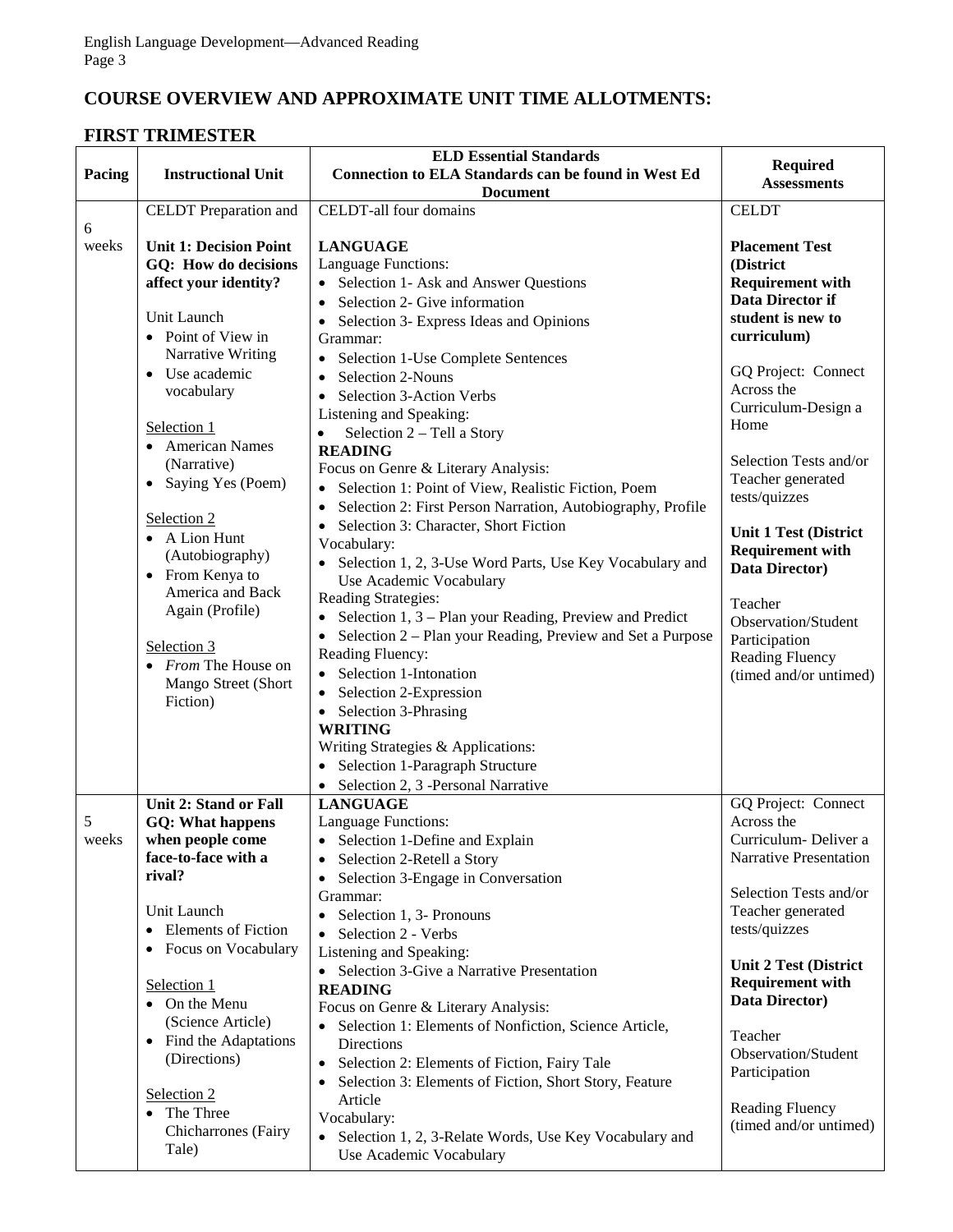|                 | <b>Reading Strategies:</b>                      |  |
|-----------------|-------------------------------------------------|--|
| Selection 3     | Selection 1, 2, 3-Monitor Your Reading and Plan |  |
| Dragon, Dragon  | <b>Reading Fluency:</b>                         |  |
| (Short Story)   | • Selection $1$ - Phrasing                      |  |
| Leapin' Lizards | Selection 2-Intonation                          |  |
| (Nonfiction)    | • Selection $3 -$ Expression                    |  |
|                 | <b>WRITING</b>                                  |  |
|                 | Writing Strategies & Applications:              |  |
|                 | Selection 1-Summary Paragraph                   |  |
|                 | Selection 2, 3-Modern Tale                      |  |

## **SECOND TRIMESTER**

|       | Unit 3: Making a        | <b>LANGUAGE</b>                                                     | GQ Project: Connect          |
|-------|-------------------------|---------------------------------------------------------------------|------------------------------|
| 5     | <b>Difference</b>       | Language Functions:                                                 | Across the                   |
| weeks | GQ: How can one         | Selection 1-Ask for and Give Information                            | Curriculum-Deliver a         |
|       | individual make a       | Selection 2-Describe an Event                                       | Problem Solution             |
|       | difference?             | Selection 3-Summarize                                               | Presentation                 |
|       |                         | Grammar:                                                            |                              |
|       | Unit Launch             | • Selection 1, 2, 3- Verbs                                          | Selection Tests and/or       |
|       | • Organization of       | Listening and Speaking:                                             | Teacher generated            |
|       | Ideas                   | • Selection 3- Deliver a Problem-Solution Presentation              | tests/quizzes                |
|       | • Use Word Parts        | <b>READING</b>                                                      |                              |
|       | Selection 1             | Focus on Genre & Literary Analysis:                                 | <b>Unit 3 Test (District</b> |
|       | • The Civil Rights      | • Selection 1: Chronological Order, History Article, Poem           | <b>Requirement with</b>      |
|       | Movement                | Selection 2: Chronological Order, Biography, Speech                 | Data Director)               |
|       | (Nonfiction: History    | • Selection 3: Problem and Solution, News Feature                   |                              |
|       | Article)                | Vocabulary:                                                         | Teacher                      |
|       | • Midway (Poem)         | • Selection 1, 2, 3-Use Word Parts, Use Key Vocabulary and          | Observation/Student          |
|       | Selection 2             | Use Academic Vocabulary                                             | Participation                |
|       | • Martin's Big Words    | Reading Strategies:                                                 | <b>Reading Fluency</b>       |
|       | (Nonfiction:            | • Selection 1, 2, 3- Determine Importance, Set a Purpose            | (timed and/or                |
|       | Biography)              | Reading Fluency:                                                    | untimed)                     |
|       | • From "I Have a        | • Selection 1-Phrasing                                              |                              |
|       | Dream (Speech)          | • Selection 2-Expression                                            |                              |
|       | Selection 3             | $\bullet$ Selection 3 - Intonation                                  |                              |
|       | • Speaking Up           | <b>WRITING</b>                                                      |                              |
|       | (Nonfiction: News       | Writing Strategies & Applications:                                  |                              |
|       | Feature)                | • Selection 1, 2, 3-Problem and Solution                            |                              |
|       | Unit 4: At Home in the  | <b>LANGUAGE</b>                                                     | GQ Project: Connect          |
| 5     | World                   | Language Functions:                                                 | Across the                   |
| weeks | GQ: How can your        | • Selection 1- Make Comparisons                                     | Curriculum-Deliver           |
|       | location affect the way | • Selection 2-Define and Explain                                    | an Entertaining              |
|       | you live?               | • Selection 3-Clarify and Verify                                    | Speech                       |
|       |                         | Grammar:                                                            |                              |
|       | Unit Launch             | • Selection $1 - Nouns$                                             | Selection Tests and/or       |
|       | • Organization of       | • Selection $2$ – Prepositions                                      | Teacher generated            |
|       | Ideas                   | $\bullet$ Selection 3 - Pronouns                                    | tests/quizzes                |
|       | • Use Context Clues     | Listening and Speaking:                                             | <b>Unit 4 Test (District</b> |
|       |                         | • Selection $2 - \text{Role-Play}$ an Interview                     | <b>Requirement with</b>      |
|       | Selection 1             | Selection 3 – Perform a Poem                                        | Data Director)               |
|       | • Here, There, and      | <b>READING</b>                                                      |                              |
|       | Beyond (Nonfiction:     | Focus on Genre & Literary Analysis:                                 | Teacher                      |
|       | Science Article)        | Selection 1: Comparison and Contrast, Science Article,<br>$\bullet$ | Observation/Student          |
|       | • Why the Sun and the   | Myth                                                                | Participation                |
|       | Moon Live in the        | • Selection 2: Comparison and Contrast, Science Article,            |                              |
|       | Sky (Myth)              | Journal                                                             | Reading Fluency              |
|       | Selection 2             | Selection 3: Analyze Dialogue, Short Story, Poem<br>$\bullet$       | (timed and/or                |
|       |                         | Vocabulary:                                                         | untimed)                     |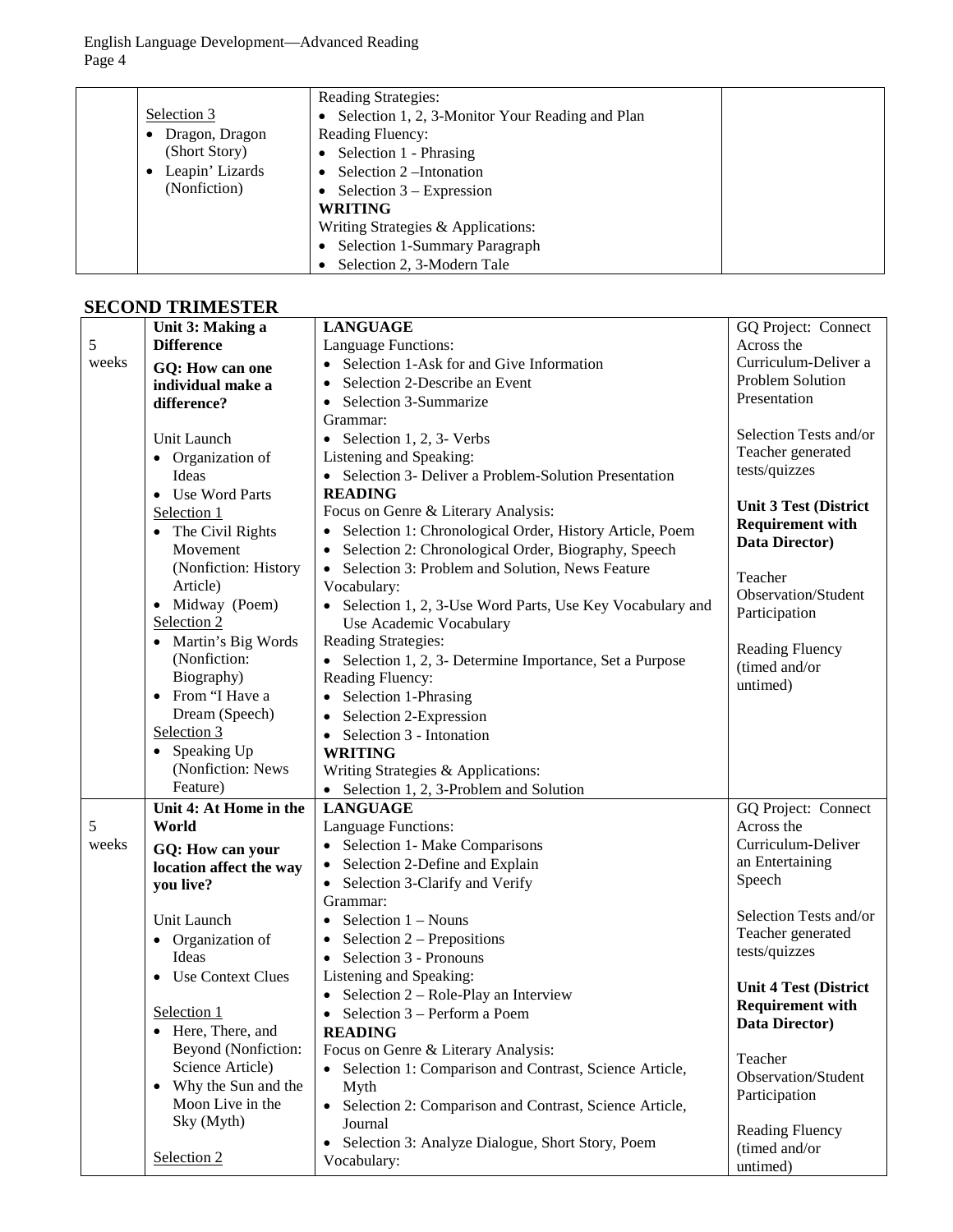| Earth and Space<br>(Nonfiction: Science) | Selection 1, 2, 3-Use Context Clues, Use Key Vocabulary<br>$\bullet$<br>and Use Academic Vocabulary |  |
|------------------------------------------|-----------------------------------------------------------------------------------------------------|--|
| Article)                                 | <b>Reading Strategies:</b>                                                                          |  |
|                                          | Selection 1, 2, 3- Make Connections, Plan                                                           |  |
| Selection 3                              | <b>Reading Fluency:</b>                                                                             |  |
| Indian Summer Sun                        | • Selection 1-Phrasing                                                                              |  |
| (Short Story)                            | Selection 2-Intonation                                                                              |  |
| <b>Almost Evenly</b>                     | Selection $3 -$ Expression                                                                          |  |
| Divided (Poem)                           | <b>WRITING</b>                                                                                      |  |
|                                          | Writing Strategies & Applications:                                                                  |  |
|                                          | Selection 1, 2, 3-Research Report                                                                   |  |

# *Must begin Unit 5 during the Second Trimester*

## **THIRD TRIMESTER**

|         | <b>Unit 5: Our Precious</b>     | <b>LANGUAGE</b>                                                      | GQ Project: Connect          |
|---------|---------------------------------|----------------------------------------------------------------------|------------------------------|
| 5 weeks | World                           | Language Functions:                                                  | Across the                   |
|         |                                 | • Selection $1 -$ Describe Animals and Things                        | $Curriculum -$               |
|         | GQ: What makes the              | Selection 2 – Make Comparisons<br>$\bullet$                          | <b>Research Presentation</b> |
|         | environment so                  | Selection 3 - Elaborate<br>$\bullet$                                 | on Primates                  |
|         | valuable?                       | Grammar:                                                             |                              |
|         |                                 | Selection 1, $2 - \text{Adjectives}$<br>$\bullet$                    | Selection Tests and/or       |
|         | Unit Launch                     | Selection 3 - Adverbs<br>$\bullet$                                   | Teacher generated            |
|         | • Text Features in              | Listening and Speaking:                                              | tests/quizzes                |
|         | Nonfiction                      | • Selection 1- Give a Presentation on Endangered Species             |                              |
|         | • Use Context Clues             | Selection 2 - Listen to a Report<br>$\bullet$                        | <b>Unit 5 Test (District</b> |
|         | Selection 1                     | Selection 3 – Conduct Career Interviews                              | <b>Requirement with</b>      |
|         | • A Natural Balance             | <b>READING</b>                                                       | Data Director)               |
|         | (Nonfiction:                    | Focus on Genre & Literary Analysis:                                  |                              |
|         | Environmental                   | Selection, 2, 3 - Text Features, Environmental Report,               | Teacher                      |
|         | Report)                         | Poem, Science Feature, Fact Sheet, Online Article                    | Observation/Student          |
|         | In My Dreams<br>$\bullet$       | Vocabulary:                                                          | Participation                |
|         | (Poem)                          | • Selection 1, 2, 3- Use Context Clues, Use Key Vocabulary           |                              |
|         | Selection 2                     | and Use Academic Vocabulary                                          | Reading Fluency              |
|         | Siberian Survivors<br>$\bullet$ | Reading Strategies:                                                  | (timed and/or                |
|         | (Nonfiction: Science            | • Selection 1, 2, 3-Visualize and Plan                               | untimed)                     |
|         | Feature)                        | Reading Fluency:                                                     |                              |
|         | Tigers in the Wild<br>$\bullet$ | Selection 1-Intonation                                               |                              |
|         | (Nonfiction: Fact               | Selection 2-Phrasing<br>$\bullet$                                    |                              |
|         | Sheet)                          | • Selection 3- Expression                                            |                              |
|         | Selection 3                     | <b>WRITING</b>                                                       |                              |
|         | • Mireya Mayor                  | Writing Strategies & Applications:                                   |                              |
|         | Explorer/Correspond             | $\bullet$ Selection 1 – Poem                                         |                              |
|         | ent (Nonfiction:                | Selection 2 - Business Letter<br>$\bullet$                           |                              |
|         | Online Article)                 | • Selection 3 – Friendly Letter                                      |                              |
|         | Unit 6: Conflict and            | <b>LANGUAGE</b>                                                      | GQ Project: Connect          |
| 5 weeks | <b>Resolution</b>               | Language Functions:                                                  | Across the                   |
|         | <b>GQ: How Can people</b>       | • Selection 1-Express Opinions                                       | Curriculum—Evaluate          |
|         | overcome conflict?              | Selection 2- Engage in Discussions<br>$\bullet$                      | Literature                   |
|         | Unit Launch                     | Selection $3$ – Justify<br>$\bullet$                                 |                              |
|         | • Author's Purpose              | Grammar:                                                             | Selection Tests and/or       |
|         | and Word Choice                 | • Selection 1, 2, 3 - Sentences                                      | Teacher generated            |
|         | • Focus on                      | <b>READING</b>                                                       | tests/quizzes                |
|         | Vocabulary                      | Focus on Genre & Literary Analysis:                                  |                              |
|         | Selection 1                     | • Selection 1-Author's Purpose, Short Story, Poems                   | <b>Unit 6 Test (District</b> |
|         | Nadia the Willful               | Selection 2-Dialogue, Historical Fiction, Afterword<br>$\bullet$     | <b>Requirement with</b>      |
|         | (Short Story)                   | Selection 3-Capitalization and Punctuation, Diary, Song<br>$\bullet$ | Data Director)               |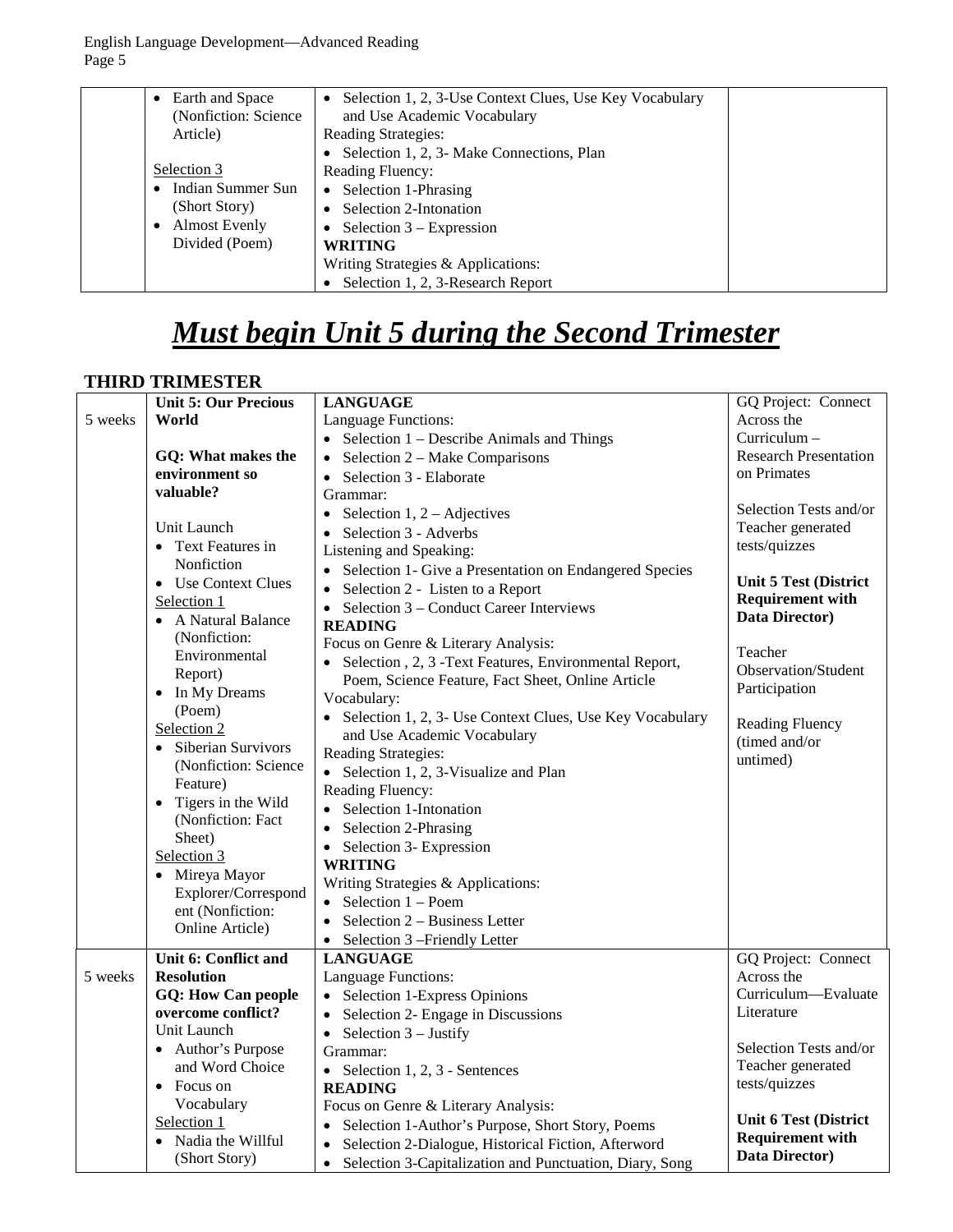|          | Quilt (Poem)<br>$\bullet$<br>Chief Koruinka's<br>Song (Poem)<br>Selection 2<br>• Passage to Freedom<br>(Historical Freedom)<br>• A Message from<br>Hiroki Sugihara<br>(Afterword)<br>Selection 3<br>• Zlata's Diary<br>(Nonfiction)<br>• Last Night I Had the<br><b>Strangest Dream</b><br>(Song) | Vocabulary:<br>• Selection 1, 2, 3- Go Beyond the Literal Meaning, Use Key<br>Vocabulary and Use Academic Vocabulary<br>Reading Strategies:<br>• Selection 1, 2, 3- Make Inferences, Plan<br>Reading Fluency:<br>Selection 1-Phrasing<br>Selection 2- Intonation<br>Selection 3- Expression<br>$\bullet$<br><b>WRITING</b><br>Writing Strategies & Applications:<br>Selection 1- Character Sketch<br>Selection 2, 3 – Literary Response                                                                                                                                                      | Teacher<br>Observation/Student<br>Participation<br><b>Reading Fluency</b><br>(timed and/or<br>untimed)                                                                                                                                |
|----------|---------------------------------------------------------------------------------------------------------------------------------------------------------------------------------------------------------------------------------------------------------------------------------------------------|----------------------------------------------------------------------------------------------------------------------------------------------------------------------------------------------------------------------------------------------------------------------------------------------------------------------------------------------------------------------------------------------------------------------------------------------------------------------------------------------------------------------------------------------------------------------------------------------|---------------------------------------------------------------------------------------------------------------------------------------------------------------------------------------------------------------------------------------|
|          |                                                                                                                                                                                                                                                                                                   |                                                                                                                                                                                                                                                                                                                                                                                                                                                                                                                                                                                              |                                                                                                                                                                                                                                       |
| 4 weeks  | Unit 7: Fair is Fair<br>GQ: What can you do<br>when life is unfair?<br>Unit Launch<br>• Organization of<br>Ideas<br>• Use Word Origins<br>Selection 1<br>• The Clever<br>Magistrate (Folk<br>Tale)<br>• The Clever Old                                                                            | <b>LANGUAGE</b><br>Language Functions:<br>Selection 1-Tell an Original Story<br>$\bullet$<br>Selection 2-Summarize<br>Selection 3- Give and Follow Directions<br>Grammar:<br>Selection 1-Adjectives<br>$\bullet$<br>Selection 2-Participles<br>Selection 3- Participial Phrases<br>Listening and Speaking:<br>• Selection $2$ – Deliver an Informative Presentation<br><b>READING</b><br>Focus on Genre & Literary Analysis:<br>Selection 1-Read a Poem Aloud                                                                                                                                | GQ Project: Connect<br>Across the<br>Curriculum-Complete<br>a Membership Form<br>Selection Tests and/or<br>Teacher generated<br>tests/quizzes<br><b>Unit 7 Test (District</b><br><b>Requirement with</b><br>Data Director)<br>Teacher |
|          | Woman (Folk Tale)<br>• Argument (Poem)<br>Selection 2<br>• The Constitution<br>(Nonfiction)<br>• The Star Spangled<br>Banner (Song)<br>The Flag We Love<br>(Poem)<br>Selection 3<br>• Kids Take Action<br>(Nonfiction)<br>Unit 8: Food for                                                        | • Selection 2-Compare Texts Across Time<br>Vocabulary:<br>Selection 1, 2, 3-Use Word Origins, Use Key Vocabulary<br>and Use Academic Vocabulary<br>Reading Strategies:<br>• Selection 1, 2, 3-Determine Importance, Plan<br>Reading Fluency:<br>• Selection 1- Expression<br>Selection 2-Phrasing<br>Selection 3- Intonation<br><b>WRITING</b><br>Writing Strategies & Applications:<br>• Selection 1, 2, $3$ – Cause and Effect<br><b>LANGUAGE</b>                                                                                                                                          | Observation/Student<br>Participation<br><b>Reading Fluency</b><br>(timed and/or<br>untimed)<br>GQ Project: Connect                                                                                                                    |
| Optional | <b>Thought</b><br>GQ: How can people<br>provide for our<br>communities?<br>Unit Launch<br>• Persuasive Writing<br>• Use Context Clues<br>Selection 1<br>• Feeding the World<br>(Nonfiction)<br>Market Women<br>(Poem)<br>Selection 2                                                              | <b>Language Functions:</b><br>• Selection $1 -$ Persuade<br>Selection 2 - Negotiate<br>$\bullet$<br>Selection 3- Use Appropriate Language<br>$\bullet$<br>Grammar:<br>Selection 1,2, $3$ – Verb Tense<br>$\bullet$<br>Listening and Speaking:<br>Selection 2-Analyze Food Commercials<br>$\bullet$<br>Selection 3- Readers Theater<br>$\bullet$<br><b>READING</b><br>Focus on Genre & Literary Analysis:<br>Selection 1-Arguments in Persuasive Writing, Article,<br>$\bullet$<br>Pome<br>Selection 2- Interview, Folk Tale, Persuasive Essay<br>$\bullet$<br>Selection 3- Play<br>$\bullet$ | Across the<br>Curriculum-Write<br>about a Memory<br>Selection Tests and/or<br>Teacher generated<br>tests/quizzes<br>Unit 8 Test<br>Teacher<br>Observation/Student<br>Participation<br><b>Reading Fluency</b><br>(timed and/or         |